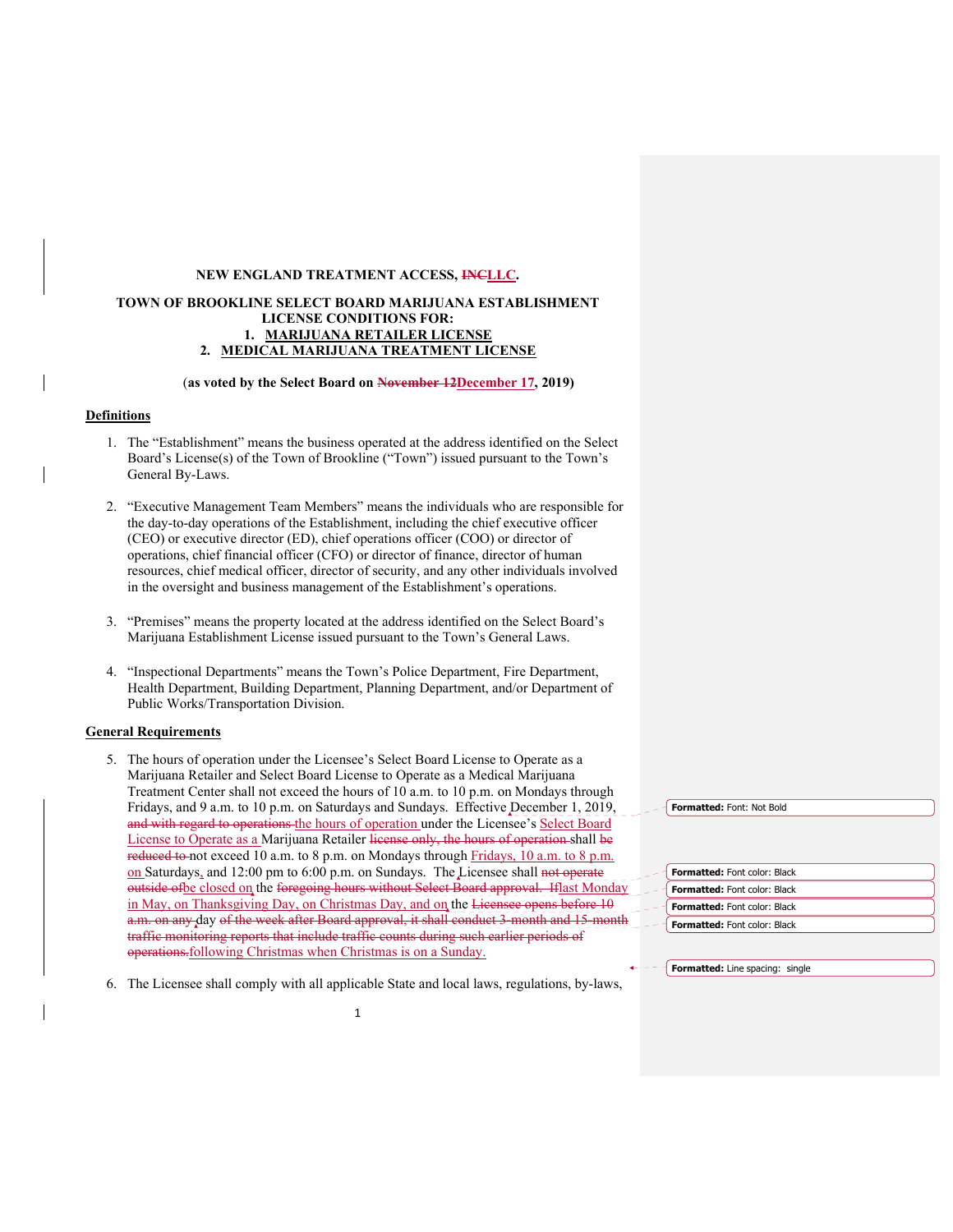codes, conditions and agreements with the Town, including, but not limited to, G.L. c. 94G, 935 CMR 500, 105 CMR 725, the Town of Brookline's General By-Laws (including, but not limited to, **Article 8.37 of the General By-Laws**), the Town of Brookline's Zoning By-Laws, all applicable Town building, fire prevention, police, and health codes, regulations and standards, and any conditions imposed on licenses and permits held by the Licensee in connection with the Licensed Establishment (including, but not limited to, the Town's Zoning Board of Appeals special permit and any Select Board license). In the event of a conflict between these conditions, on the one hand, and State or local law or regulation, on the other, State or local law or regulation shall govern.

- 7. The Licensee shall comply with all agreements with the Town, including but not limited to Host Community Agreement ("HCA") with the Town. In the case where the HCA Stipulation(s) conflict with a State or local law or regulation, or with a condition imposed by a Massachusetts Cannabis Control Commission ("CCC") or Massachusetts Department of Public Health ("DPH") marijuana license, a condition of this Select Board License, or the Zoning Board of Appeals special permit, then the State or local law or regulation or License or permit condition shall control.
- The Licensee shall comply with the site plan and parking plan consistent with the conditions of the Special Permits granted by the Zoning Board of Appeals on November 13, 2015 and October 29, 2018 within 90 days of the issuance of the Licensee's 2020 licenses. Said extension is provided in order to allow time to develop alternative approaches to accommodating queuing as expanded upon below.
- 8.9.The Licensee shall maintain all permits and licenses required by State and local laws in connection with the Establishment, including, but not limited to, a valid, current license in good standing from the CCC and/or DPH. Any voiding of the license of the CCC and/or DPH by operation of law (including due to cessation of operations, failure to become operational within the permitted time, or relocation without State approval), and any revocation or suspension of the State license applicable to the Establishment, shall result in an automatic suspension of the Select Board license pending hearing or the opportunity therefor and pending further determination by the Select Board made in conformity with law.
- 9.10. The Licensee's operations at the Establishment shall be limited to those permitted by a CCC and/or DPH license and the Select Board Marijuana Establishment License pertaining to the Establishment and to the Premises.
- 10.11. The Licensee may close the Establishment or cease its operations, whether on a temporary or permanent basis, if permitted by State law, and if permitted by the Select Board after a written request to close or cease operations submitted to the Select Board that explains the reason(s) therefor, the length of such closing or cessation of operations, and any plans to reopen. The notification and request for permission to the Select Board must be submitted thirty (30) days in advance of the closing or cessation of operations. In the event of an emergency preventing the thirty (30) days notice and request for Select Board permission to close or cease operations, the Licensee shall submit the notice and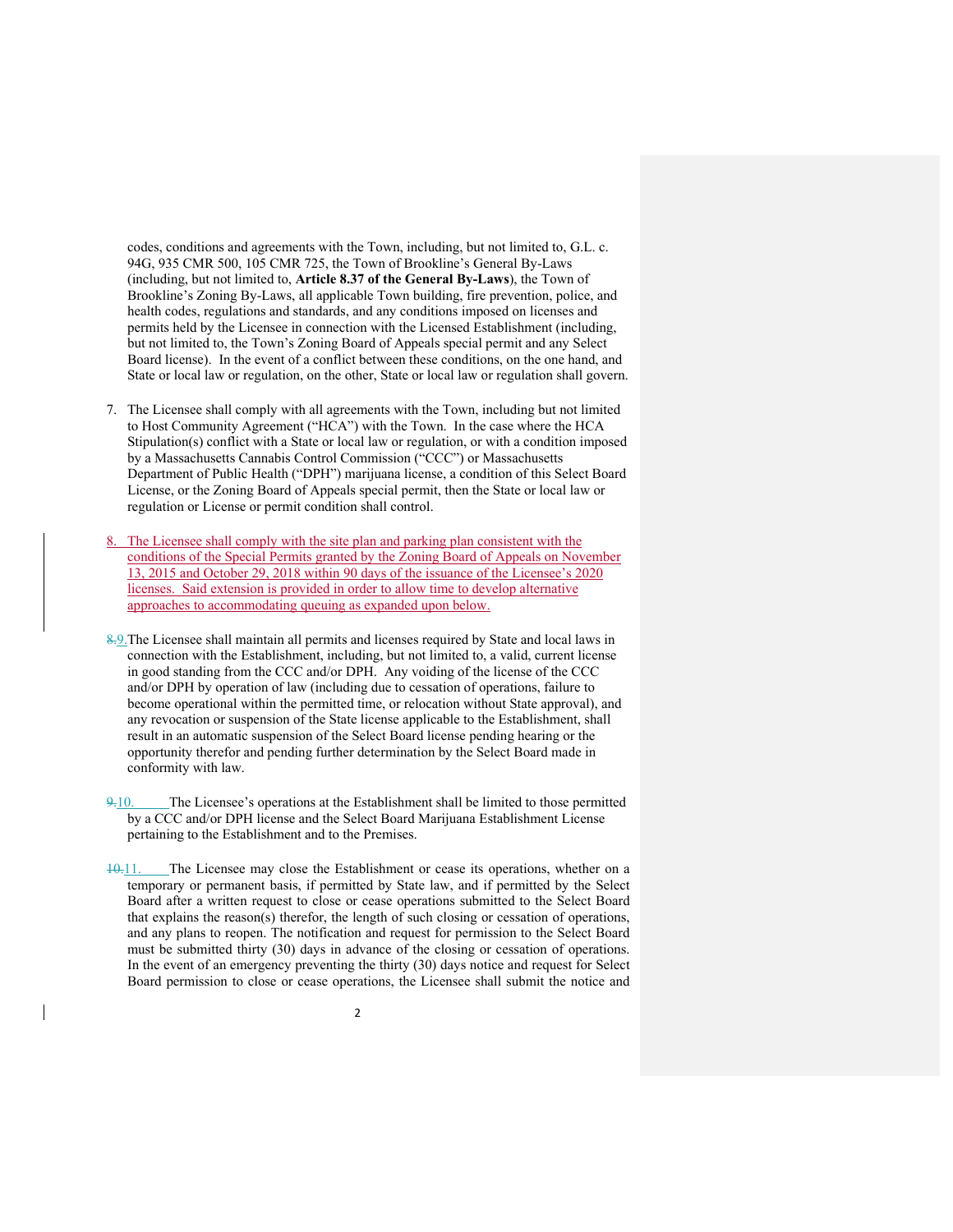request to as soon as it is aware of the need to close or cease operations. Failure to provide such notice and to obtain such permission may, after hearing or reasonable opportunity therefor, result in cancelation of the license.

#### 11.12. T

he Licensee acknowledges that the conditions herein pertain to its sales of marijuana and related products as may be permitted under existing State law, and that in adopting these conditions the Town assumes operations by the Licensee that comply with existing State law. The Town reserves the right to modify these conditions as may be permitted by law in the event that changes in State law could authorize changes in the products sold by the Licensee or in the nature of the licensee's business.

### **Management-Related Requirements**

12.13. Unless already approved in connection with the Licensee's Town RMD Select Board License, the Licensee must obtain Select Board approval for Board Members, Executive Management Team Members, Directors, the Manager, and any Alternate Manager(s), and for any changes in Board Members, Executive Management Team Members, Directors, the Manager, and Alternate Manager(s), which may entail the Select Board's review of a person's suitability for such position. In the event that the Select Board or designee undertakes a criminal background check in connection with such suitability determination, the Licensee shall provide to each person for whom it seeks Select Board approval a CORI Acknowledgment Form and a hard or electronic copy of the Town's "CORI Policy: Licensing", and provide to that the person an opportunity to review such materials prior to the person's execution of the CORI Acknowledgement Form and the Establishment's submittal of the executed CORI Acknowledgement Form to the Town.

13.14. The Licensee must obtain the approval of the Chief of Police of designee for the executive(s) or manager(s) responsible for security at the Premises (including for formulating and/or implementing security measures, plans and policies pertaining to the Licensee's operations, physical facility or transportation to or from the site), and for any change of personnel in such position.

14.15. A Manager or Alternate Manager must be on the Premises during the Establishment's hours of operation. In the event of an emergency, the Manager or Alternate Manager on site who needs to leave the Premises shall designate an Alternate Manager to act as the temporary manager on duty. A written record shall be kept which identifies the Manager or Alternate Manager on duty for each shift. The Manager or Alternate Manager on duty shall have total responsibility for the proper operation of the Establishment's Premises and operations.

# **Operational Requirements**

15.16. There shall be no consumption, production or manufacture of any marijuana products at the Establishment. Production and manufacture does not pertain to repackaging of marijuana products produced or manufactured off-site.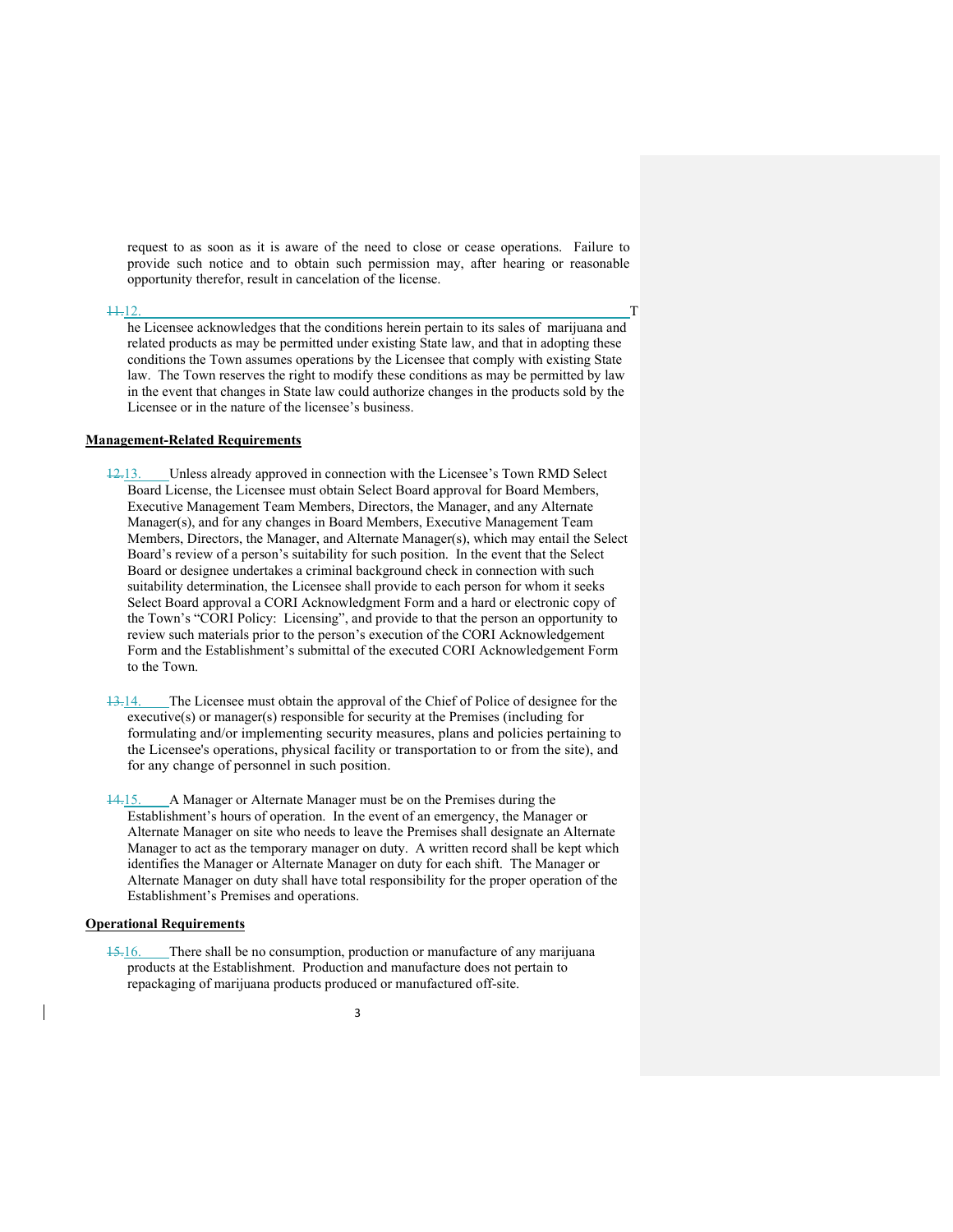- 16.17. Deliveries of products shall not originate from the Premises unless explicitly required by State law.
- 17.18. The Licensee shall have a police officer on-site to direct pedestrian and vehicular traffic in and out of the Premises during operating hours. An additional police officer may be required if requested by the Brookline Police Department.
- 18.19. NETAThe Licensee will install sufficient concave mirror(s) to permit staff and detail officers to view the two parking spots directly behind the Eversource transformer station from the upper lot.
- 19.20. The Licensee shall have an attendant on the Premises during the Establishment's hours of operation to assist visitors with parking vehicles and with ingress onto and egress from the Premises.
- 20.21. The Company shall not supply marijuana or marijuana products free of charge or as otherwise prohibited by 935 CMR 500.105. Prohibited endeavors shall include, but are not limited to, product "giveaways", gifts, coupons, free or donated marijuana or the distribution of marijuana or marijuana products as an incentive, prize or bonus in a game, contest or tournament involving skill or chance.
- 21. The Licensee shall comply with the Transportation Demand Management Plan ("TDMP") submitted to the Town pursuant to conditions of the Licensee's special permit, as those provisions may be amended with Town approval.
- 22. The Company shall accept as valid proof of age a government-issued photographic identification containing a date of birth, both in connection with sales by the Company through the Establishment's operations and for deliveries of marijuana and marijuana products to locations within the Town. The Licensee shall use Police Departmentapproved ID scanner technology to verify the adult consumer is 21 years of age or older prior to entry into the facility and will verify ID again at point of sale. Medical patients shall be verified prior to entry and at the point of sale using the state tracking system to confirm state registration. As recommended by the Brookline Police Department in order to optimize the process for checking identifications prior to entry, the Licensee shall install some type of awning or shade at the entry door and shall also procure a shade cover for the scanning devices in order for staff to better view the scanning device.
- 23. Queuing of pedestrians on the sidewalk is permitted on a trial basis for the first six months of adult use sales only. The Licensee shall have one staff person on-site to monitor and manage customer queuing on the public sidewalk. A clear path for pedestrians at least four (4) feet in width shall be kept open on the sidewalk at all times, including hours when the business is closed to the public. NETA staff will monitor the line and take steps to ensure that the 4-foot path of travel is present at all times for the entire length of the line, including asking customers to leave and return at another time

4

**Formatted:** Font: Calibri, 11 pt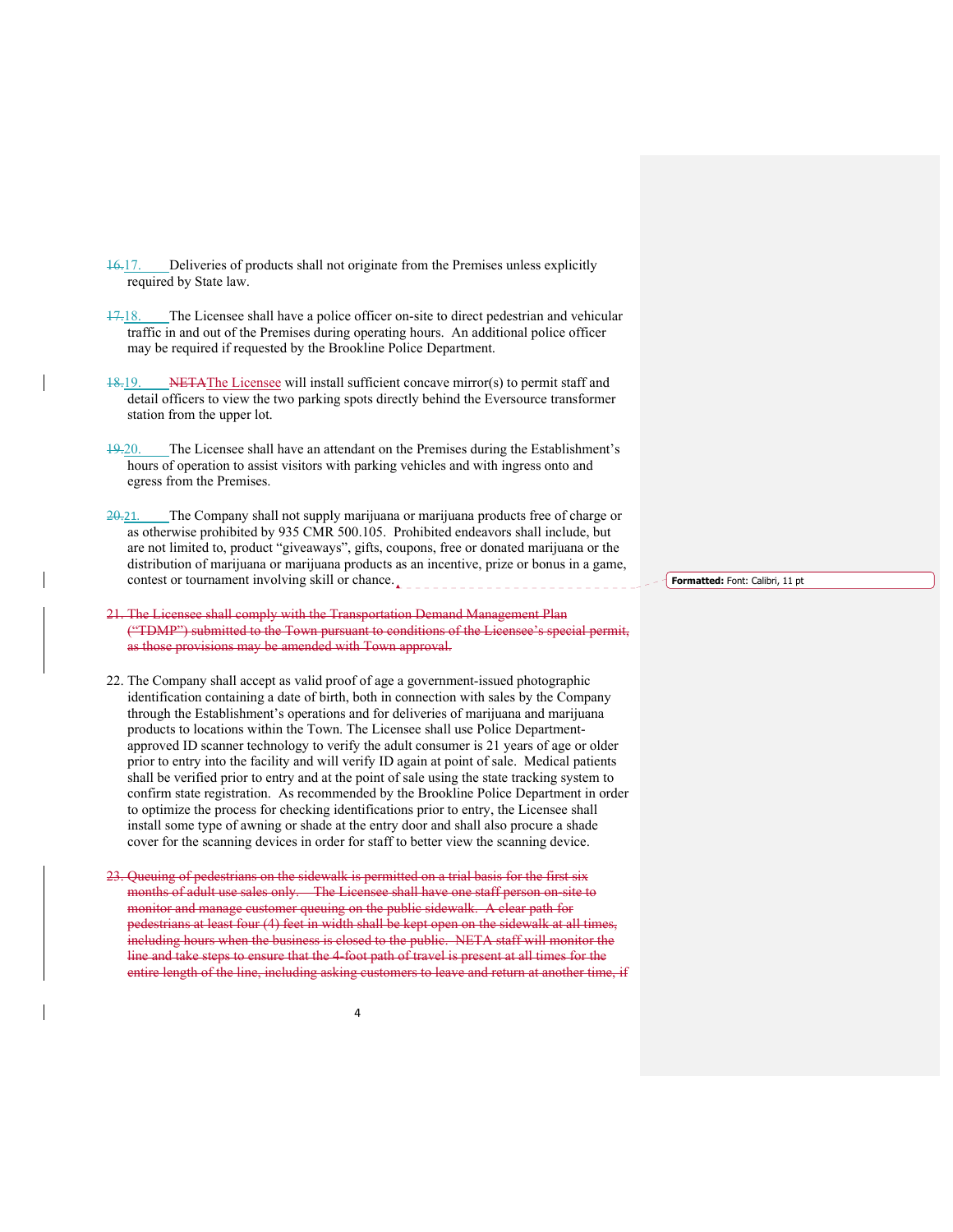necessary. The Licensee shall take measures to prevent customer queuing on the sidewalk from extending beyond the corner of Washington Street and White Place and in front of the stairs at the main entrance on the corner of Washington Street and Boylston Street, including turning customers away if the queues reach this corner, if necessary, at all times, including hours when the business is closed to the public. Temporary stanchions shall be used to keep the customer line in single file and to maintain a clear path of travel of four (4) feet. The stanchions shall be removed at the close of busine when not in use. If queuing occurs during times when the facility is not open, the Licensee shall work with the Town to implement measures to ameliorate any potential nuisance conditions posed thereby, including hiring a detail officer during hours when the business is closed to the public and providing staff during such hours to assist with managing queuing conditions. If the Town otherwise determines that queuing on the public sidewalk has become a safety hazard or nuisance, the Licensee shall meet with town officials to identify and implement methods to eliminate any queuing on the sidewalk. Any Town-recommended methods to reduce or mitigate queuing shall be borne by the Licensee. The Licensee shall comply with Town requirements relating to sidewalk occupancy permits from the Department of Public Works for such stanchions. The Licensee shall work with the Town on a Town-approved opening plan in anticipation of the commencement of Adult Use sales. The Licensee shall implement Townrecommended measures for the opening plan, which may include, but is not limited to, providing for off-hours staffing at the exterior of the building to manage lines and crowds, the hiring of one or more additional detail officers, and queuing in the Premises' parking lot in lieu of the public sidewalk during certain hours. The Licensee will not commence Adult Use sales prior to receiving written Police Department approval of the opening plan. At least two (2) weeks prior to the anticipated date for the commencement of Adult Use sales, the Licensee will present the opening plan to the Select Board. 23. There shall be no queuing on the public way or public sidewalks.

24. The Licensee shall participate in a site plan review process to identify ways to incorporate queuing within the parking lot and/or into the existing footprint of the building without any exterior modifications to the building (with the exception of the glass vestibule at the main entrance, subject to approval of the Building Commissioner). In addition, the site plan review will address the need for temporary removable restroom facilities on the property. Said process, to be coordinated by the Planning Department, shall consist of representatives of the relevant Town departments, which may include, but not be limited to, Police, Fire, Engineering & Transportation, Health, Building and Planning Departments. Within 90 days of the issuance of the 2020 licenses, the Licensee shall submit the parking plan for which the Licensee received a Building Permit, along with: 1.) floor plans, 2.) a customer queuing plan that includes identification checkpoints and points of sale, and 3.) a customer demand management plan, which together shall show how the Licensee will prevent customer queuing on the public way. Said plans shall be submitted for site plan review and approval of the aforementioned Town departments. The Licensee shall appear before the Select Board with the results of the aforementioned site plan review process.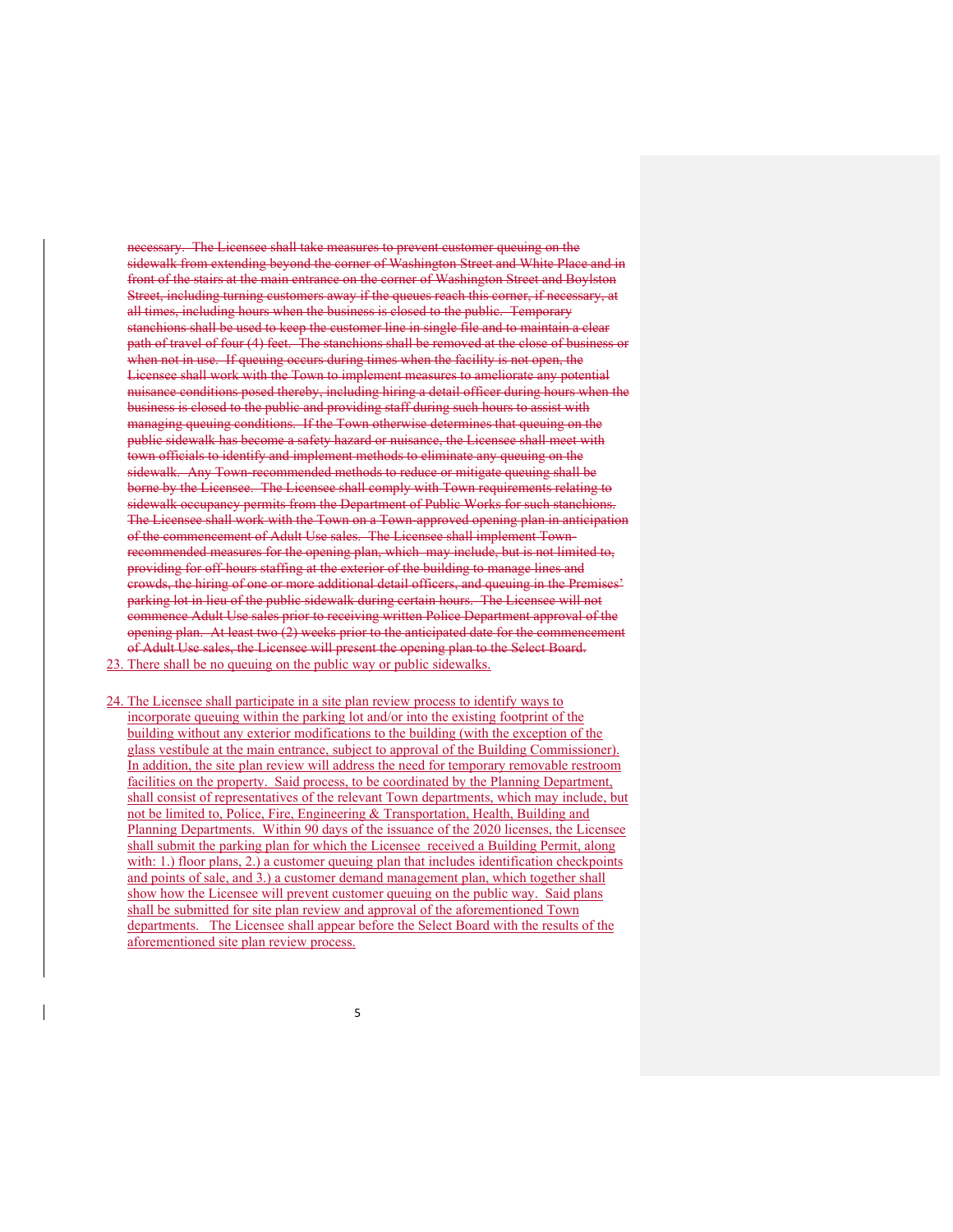25. (a) [The following paragraph is for the 2020 licensing period and will be reviewed in connection with the 2021 renewal.] The Licensee shall comply with the Transportation Demand Management Plan ("TDMP") that it submitted to the Town pursuant to conditions of the Licensee's special permit. Within 90 days of the issuance of its 2020 licenses, in connection with the site plan review process addressed in Condition # 24, the Licensee shall submit to the Planning Director and Director of Engineering and Transportation for their approval a revised TDMP that satisfies Sections (b) and (c) below and other requirements that may be established by the Director of Engineering and Transportation or designee, with input from other relevant Town departments as appropriate. The effectiveness of the TDMP will be reviewed with Town staff in September 2020 in anticipation of the annual licensing renewal process by the Select Board. (This is in addition to the 12-month review stipulated for March 2020 under existing conditions, as amended.) To facilitate review of the effectiveness of the TDMP, the Licensee shall provide the Town with performance monitoring records, reports, and other records to show the Licensee's continued implementation of and compliance with the TDMP. Following the bi-annual review of the TDMP's effectiveness, the Licensee will work with Town staff, if deemed needed by the Director of Engineering and Transportation, to submit a revised TDMP for approval by the Planning Department and the Transportation Division of the Brookline Department of Public Works to meet performance goals and TDMP industry best practices.

At a minimum, the TDMP shall include, but is not limited to (as the Director of Engineering and Transportation may determine with any input from relevant Town departments):

(1) The provisions in the August 24, 2018 TDMP.

(2) Performance goals for site trips, travel modes, and parking demand on a weekday and Saturday.

(3) Performance mode goals that meet the most recent United States Census Bureau American Community Survey five-year summaries for Brookline (currently 28% public transit, 21% bike or walk, 42% drive, and 9% carpool/other).

(4) Provide employees with a 100% subsidy to cover membership costs for a bike share.

(5) Provide employees with 100% parking subsidy for management and essential employees and 50% parking subsidy for all others.

(6) Employee parking on public streets or lots prohibitions while working and corrective actions including termination for violation.

 (7) Explore joining the Allston-Brighton TMC to provide guaranteed ride home program for employees who do not drive in cases of emergencies as well as other services such as carpool/rideshare, etc.

(8) Explore with the Town and the CCC the possibility of an offer of discounts or other incentives to customers who utilize modes of transportation to the site other than a motor vehicle.

(9) Revise the NETA website and Transportation Guide to include a bike share such as BlueBikes as an option and show locations of the closest stations, remove parking option #3 "Brookline Municipal Lot #5", update the number of available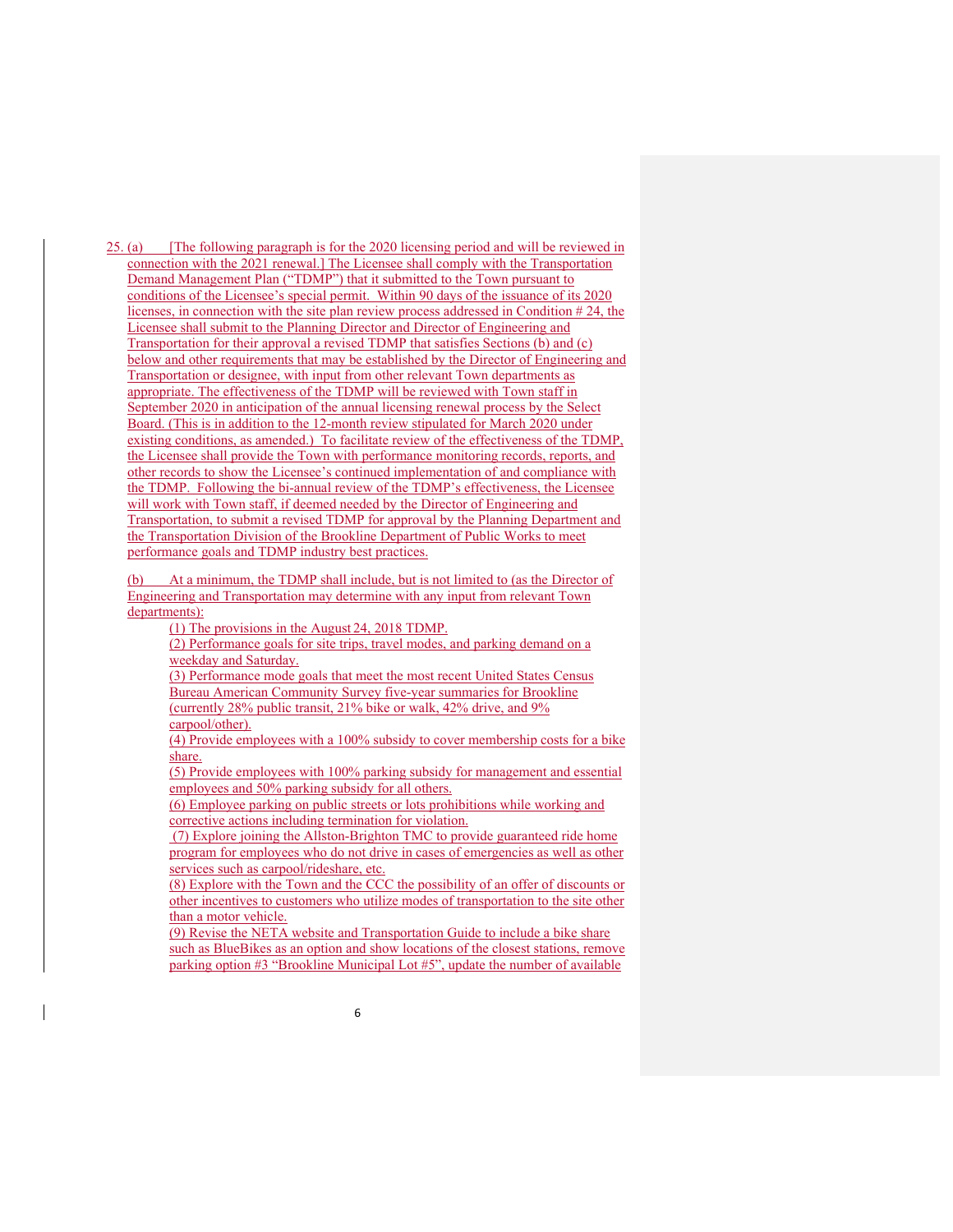| parking spaces at Homewood Suites, and to include language that discourages<br>parking on the residential side streets.<br>(10) Work with Town staff to identify locations for pedestrian way-finding<br>signage for those arriving by MBTA D-Line. The Licensee shall cover 100% of<br>the costs to fabricate and install the signs.                                                                                                                      |                                                                                                                                                                                                        |
|------------------------------------------------------------------------------------------------------------------------------------------------------------------------------------------------------------------------------------------------------------------------------------------------------------------------------------------------------------------------------------------------------------------------------------------------------------|--------------------------------------------------------------------------------------------------------------------------------------------------------------------------------------------------------|
| All performance monitoring will be conducted by a qualified transportation<br>c)<br>consultant and shall, at a minimum, include, but not be limited to (as determined by the<br>Director of Engineering and Transportation with any input from other relevant Town                                                                                                                                                                                         |                                                                                                                                                                                                        |
| departments):<br>(1) The provisions in the August 24, 2018 TDMP.<br>(2) The performance monitoring program will include two weekdays and in<br>addition a Saturday on dates to be approved by the Town in advance of the study.<br>(3) Total number of employees, the percent arriving by each mode, the location of<br>parking for those that arrive by personal vehicle, number of times a service                                                       |                                                                                                                                                                                                        |
| through the TMA was used, and summary of events/materials provided to<br>employees concerning travel to work options and corrective actions taken to meet<br>the allowable trip generation.<br>(4) Customer intercept survey data that collects the following data points: home<br>zip code, arrival mode (MBTA, bike, walk, bike share, ride share/TNC/taxi,,                                                                                             |                                                                                                                                                                                                        |
| drive, etc.); and if by 'drive,' the location where they parked, a summary of<br>events/materials provided to customers concerning travel to work options, and<br>corrective actions take to meet the allowable trip generation.                                                                                                                                                                                                                           |                                                                                                                                                                                                        |
| During periods of snow, NETA the Licensee will maintain the public sidewalk on $\leftarrow$<br>24.26.<br>the exterior of the Premises in a non-slippery condition and will remove snow banks from<br>the full width of the sidewalk to allow for the free flow of pedestrian traffic.                                                                                                                                                                      | Formatted: Don't add space between paragraphs of the<br>same style, Numbered + Level: $1 +$ Numbering Style: 1, 2, 3,<br>+ Start at: $26 +$ Alignment: Left + Aligned at: $0.25"$ +<br>Indent at: 0.5" |
| The Licensee will work cooperatively with the Inspectional Departments in their $\leftarrow$<br>25.27.<br>efforts to monitor the efficacy of its procedures related to directing customers and staff to<br>off-street parking and to implement recommended changes arising from such monitoring.                                                                                                                                                           | Formatted: Numbered + Level: 1 + Numbering Style: 1, 2,<br>3,  + Start at: 26 + Alignment: Left + Aligned at: 0.25" +<br>Indent at: 0.5"                                                               |
| The Licensee will endeavor to identify additional off-street customer parking<br><del>26.</del> 28.<br>opportunities in the vicinity in addition to the Homewood Suites.                                                                                                                                                                                                                                                                                   | Formatted: Numbered + Level: 1 + Numbering Style: 1, 2,<br>$3,  +$ Start at: 26 + Alignment: Left + Aligned at: 0.25" +<br>Indent at: 0.5"                                                             |
| The Licensee will post Police Department-approved signage conspicuously<br><del>27.</del> 29.<br>displayed in the vicinity of sales transactions areas that inform the public of the penalties<br>for driving under the influence of marijuana, of the penalties for persons purchasing<br>marijuana while under-aged or on behalf of an under-aged person, and for possessing an<br>open container of marijuana in the passenger area of a motor vehicle. | Formatted: Numbered + Level: 1 + Numbering Style: 1, 2,<br>3,  + Start at: 26 + Alignment: Left + Aligned at: 0.25" +<br>Indent at: 0.5"                                                               |
| 30. The Licensee shall make reasonable, Police Department-approved efforts to ensure that<br>customer pick-up and drop off (including by Transportation Network Companies<br>("TNCs") such as Uber and Lyft) occurs in locations and in a manner that does not                                                                                                                                                                                             | Formatted: List Paragraph, Adjust space between Latin and<br>Asian text, Adjust space between Asian text and numbers                                                                                   |

 $\mathbf{I}$ 

 $\overline{\phantom{a}}$ 

obstruct the public way or inhibit the passage of members of the general public to move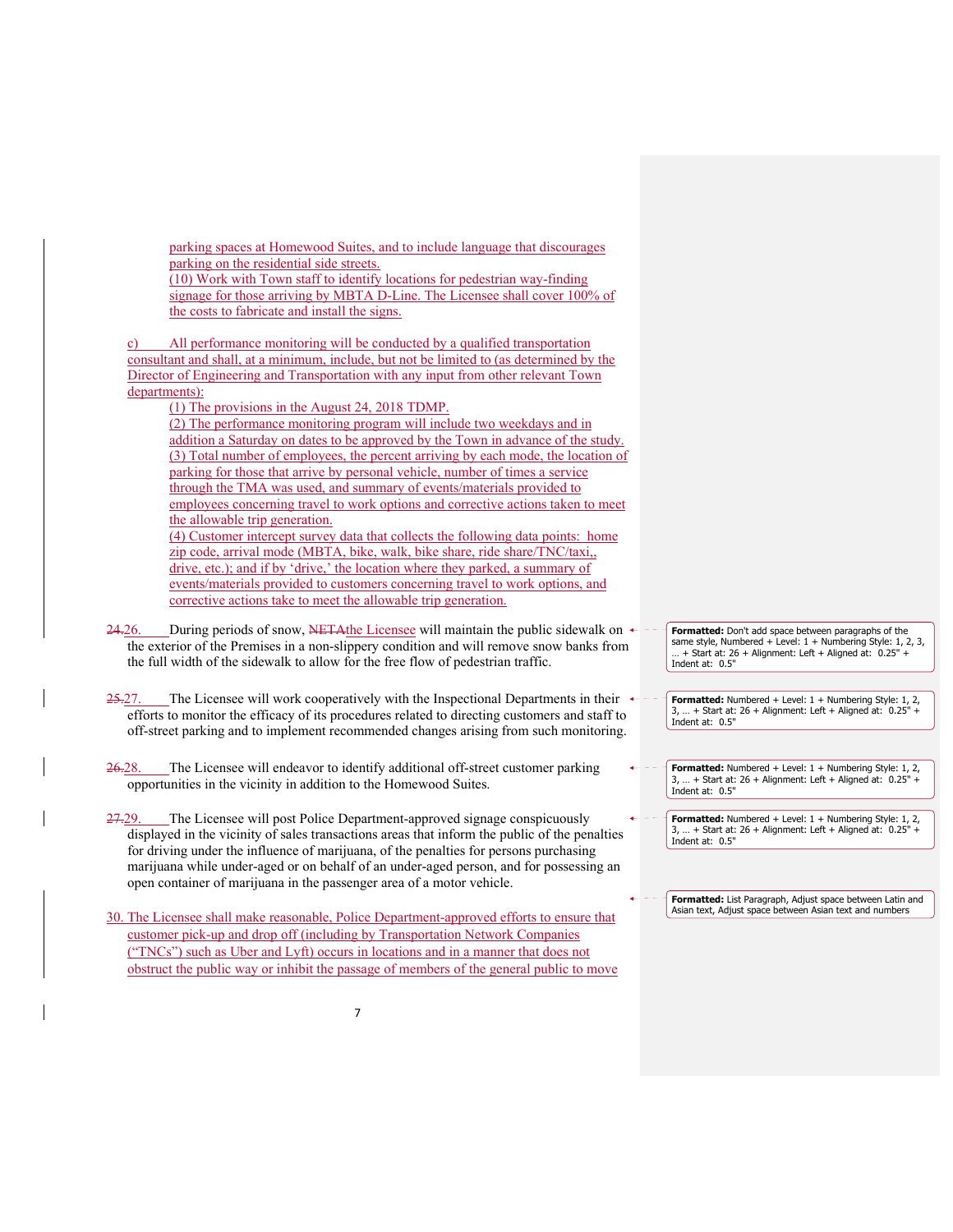through the Washington/Boylston/High Streets intersection. The Licensee's actions shall, at minimum, include the following:

- a. Work with TNCs, customers, the Brookline Police Department, and the Transportation Division of the Brookline Department of Public Works to identify and implement clearly marked customer pick-up and drop off locations. Pick-up and drop-off locations should accommodate traffic coming from the east and west of the site.
- Supplement the Town of Brookline's efforts to facilitate the orderly arrival and departure of the Licensee's customers by clearly messaging the availability of alternatives to privately owned motor vehicles (such as public transportation and bike shares) as options to travel to the Establishment, and by providing information about the location and functioning of pick-up and drop off areas and the location of adjacent bike share corrals.
- Explore the installation of a bike share corral at the Establishment in cooperation with relevant Town departments, which includes the Brookline Planning Department and the Brookline Department of Public Works.
- Install internal signage proximate to the retail area's exit(s) reminding customers of transportation options and encouraging the use of public transportation, bike shares, and the pick-up and drop off areas.
- e. Support the Brookline Police Department's efforts to promote proper use of the pick-up and drop off areas and engage in proactive customer education about appropriate means of arrival and departure.
- 31. Except in emergency situations, within 60 minutes after the closing time for adult-use sales, all exterior close-down activities by the Licensee and their employees and vendors, including but not limited to waste disposal and waste receptacle movement, cleaning of outdoor premises, and rearrangement and storage of materials, shall cease completely. Any further required close-down actions, should Licensee remain open later for medical sales or other allowable purposes, shall occur only within the building.

# **Security-Related Requirements**

- 28.32. The Licensee shall immediately notify the Town's Police Department of any known or suspected violation of criminal law that has taken place on or near the location of the Establishment. This is to include any criminal behavior related or unrelated to the business of the Establishment.
- $29-33$ . The Licensee shall promptly copy the Town's Chief of Police on any notifications and submissions it makes to the Massachusetts Department of Public Health pursuant to 105 CMR 725.110(F) and/or 935 CMR 500.110(7) or other provision of law relating to the Establishment ("Incident Reporting").
- 30.34. The Licensee shall facilitate the immediate access and transfer of video footage from any video surveillance system of the Establishment's interior or exterior when so requested by the Town's Police Department (which request may be made when the Police

**Formatted:** List Paragraph, Numbered + Level: 1 + Numbering Style: 1, 2, 3, … + Start at: 26 + Alignment: Left + Aligned at: 0.25" + Indent at: 0.5"

**Formatted:** Numbered + Level: 1 + Numbering Style: 1, 2,  $3.$  ... + Start at: 26 + Alignment: Left + Aligned at:  $0.25$ " Indent at: 0.5"

**Formatted:** Numbered + Level: 1 + Numbering Style: 1, 2, 3, … + Start at: 26 + Alignment: Left + Aligned at: 0.25" + Indent at: 0.5"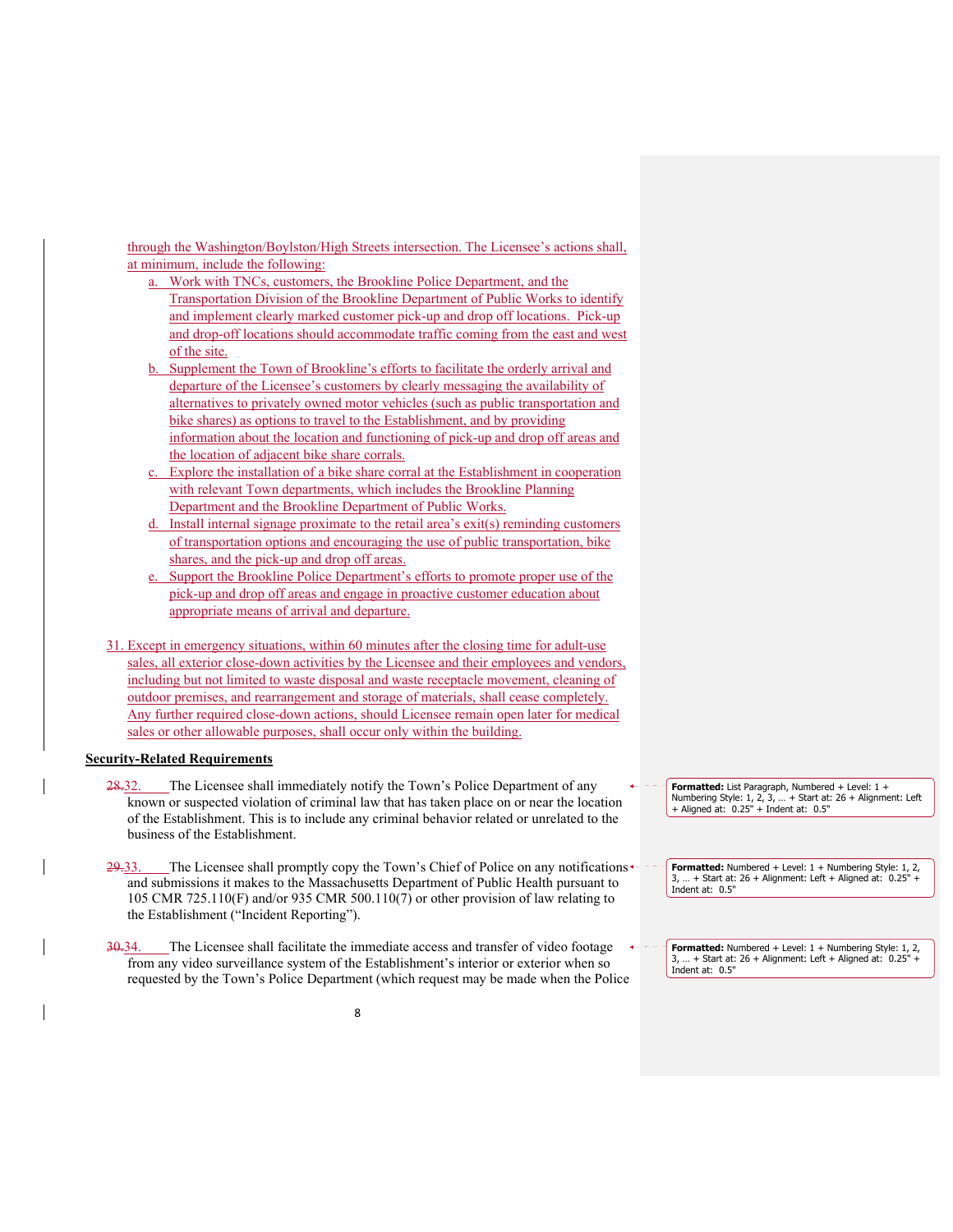Department has a reason to believe that such footage may be of assistance in an ongoing investigation related or non-related to the Establishment's business).

31.35. The Licensee shall connect its alarm system to a third party monitoring system, and notify the Town's Chief of Police about said third party monitoring system. In the event of accidental activation of a panic alarm, the Licensee will notify the Police Department that the activation was accidental. The Police Department may conduct a check of the facility in the event of an accidental activation.

### **Public Health-Specific Requirements**

- $32.36.$  All packaging and labeling of marijuana and marijuana products must be done in accordance with State law and regulations.
- 33.37. The Licensee must distribute a Patient Handbook to registered medical marijuana patients, and must provide educational materials for adult use consumers. Both patient and adult use educational materials must include information to ensure proper MIP dosage and safety tips, including instructions, information and warnings about the following:
	- a. Dosage safety: urging consumption on a "start Low" and "go slow" basis, including information about variability among individual tolerance to products and person-to-person variation in the effects;
	- b. Guidance for first-time or low-tolerance patients or consumers;
	- c. Information regarding dosage and ingredients of available products;
	- d. Duration: Information about both the time interval until the product effects are felt and the length of product effects;
	- e. Responsible storage: Direction to keep products away from children, kept in child-resistant packaging, and not to store near other food items;
	- f. Driving and machinery: Not to operate a vehicle or machinery under the influence;
	- g. Pregnancy: That there may be additional health risks associated with consumption of this product for women who are pregnant, breastfeeding, or planning on becoming pregnant.
	- h. With regard to edible MIPs:
		- (i) Alcohol: Not to mix MIPs with alcohol;
		- (ii) Eating first: To eat a full meal before consuming MIPs as doing so helps in lowering the intensity of the effects.
- 34.38. Marijuana and marijuana products, including edible marijuana products, are subject to random inspection and testing by the Town, and/or verification by the Town that inspection and/or testing has occurred, as may be consistent with State law.
- 35.39. There shall be no production or manufacture of any products at the Establishment. This does not pertain to repackaging of cannabis products produced or manufactured offsite.

| <b>Formatted:</b> Numbered + Level: $1 +$ Numbering Style: 1, 2,               |
|--------------------------------------------------------------------------------|
| 3,  + Start at: 26 + Alignment: Left + Aligned at: $0.25"$ + Indent at: $0.5"$ |
|                                                                                |

**Formatted:** Numbered + Level:  $1 +$  Numbering Style: 1, 2,  $...$  + Start at: 26 + Alignment: Left + Aligned at:  $0.25"$ Indent at: 0.5"

**Formatted:** Numbered + Level: 1 + Numbering Style: 1, 2,  $\ldots$  + Start at: 26 + Alignment: Left + Aligned at:  $0.25$ Indent at: 0.5"

**Formatted:** Numbered + Level: 1 + Numbering Style: 1, 2,  $3, ... +$  Start at:  $26 +$  Alignment: Left + Aligned at:  $0.25$ ' Indent at: 0.5"

**Formatted:** Numbered + Level:  $1 +$  Numbering Style:  $1, 2,$ <br> $\frac{3}{2} +$  Start at:  $26 +$  Alignment: Left + Aligned at: 0.25" +  $...$  + Start at: 26 + Alignment: Left + Aligned at:  $0.25"$ Indent at: 0.5"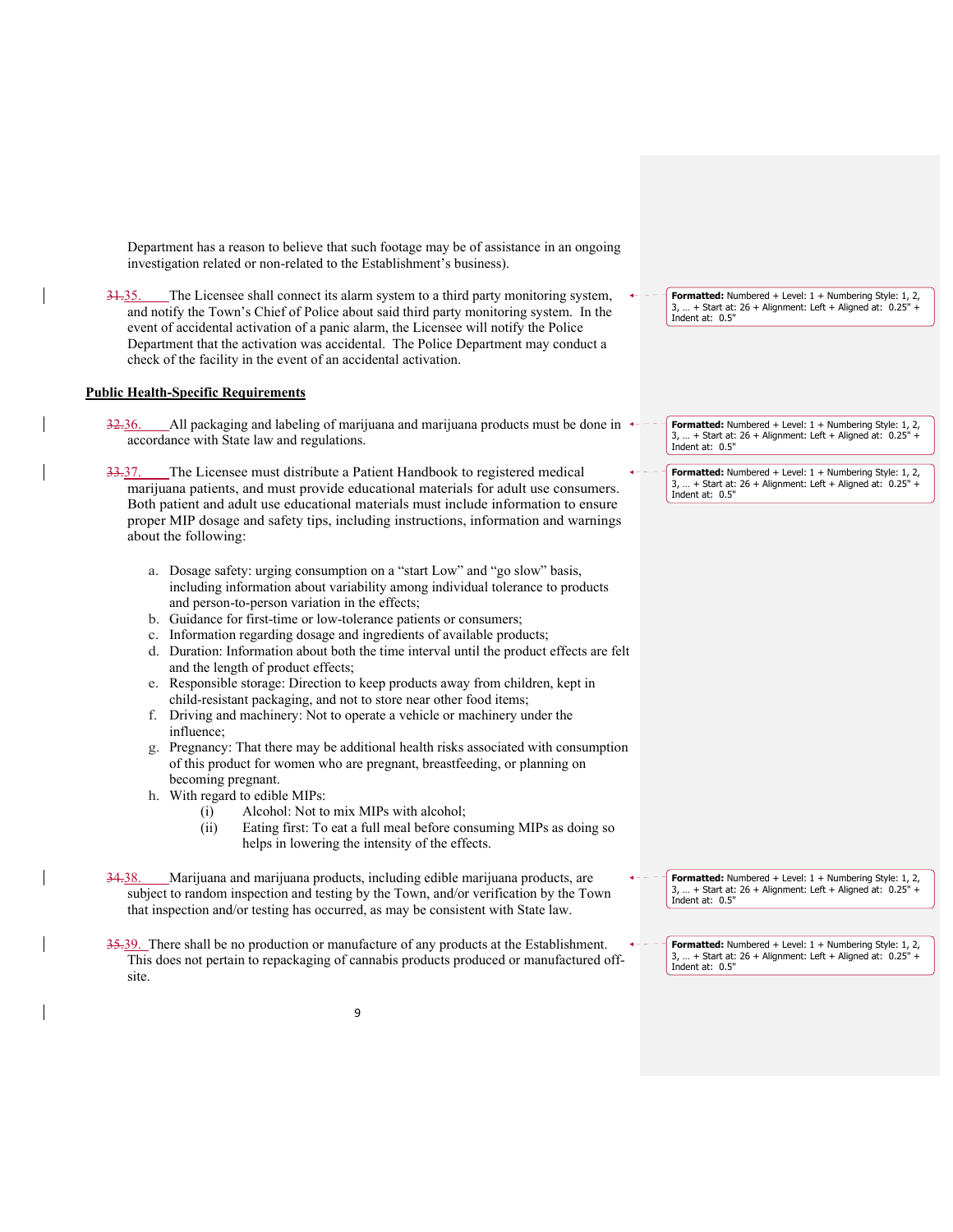36.40. The Licensee shall keep an updated product and price list on file with the Board and the Town's Health Department.

# **Facility-Specific Requirements**

- 37.41. The Licensee shall maintain a designated patient/handicap drop off space/zone within its parking lot.
- 38.42. The Licensee shall conspicuously post signage at any entrance actively used by the public indicating that entry into the premises by persons not possessing valid identification is prohibited. The notice shall be no smaller than 8.5" by 11."
- 39.43. The Licensee shall conspicuously post signs in the parking lot informing the public that parking spaces are for use by NETAthe Licensee's customers only and that parking time is limited to 30 minutes maximum.
- 40.44. The Licensee shall maintain and keep all of its parking facilities clean from garbage and debris.
- 41.45. Prior to opening for Adult Use, the Licensee shall seal and stripe the customer parking lot adjacent to the facility.
- 42.46. The Licensee shall install and maintain lighting near its bicycle rack.
- 43.47. The Licensee shall procure and maintain the use of a pedestal-style "Parking Lot Full" sign in the customer parking lot adjacent to the facility.
- 48. The Licensee shall make available and maintain temporary removable restroom facilities (commonly known as Port-A-Potties) for its customers. The exact number of restrooms shall be determined by the relevant Town departments and/or officials, which may include the Director of Public Health or designee, in cooperation with the Brookline Police Department. There shall be no Port-A-Potties or similar facilities on public property.
- 49. The Licensee shall comply with Zoning By-Law Section 6.04.6(a) ("Any illumination on parking lots must be shielded so as not to shine upon abutting or other nearby properties").

# **Community Relations-Specific Requirements**

44.50. The Licensee must hold an annual community meeting to provide abutters and community residents with an opportunity to comment on the Licensee' s operating practices, policies and plans.

**Formatted:** Numbered + Level: 1 + Numbering Style: 1, 2,  $3, ... +$  Start at: 26 + Alignment: Left + Aligned at: 0.25' Indent at: 0.5"

- **Formatted:** Numbered + Level: 1 + Numbering Style: 1, 2, 3, … + Start at: 26 + Alignment: Left + Aligned at: 0.25" + Indent at: 0.5"
- **Formatted:** Numbered + Level: 1 + Numbering Style: 1, 2,  $3, ... +$  Start at: 26 + Alignment: Left + Aligned at:  $0.25"$ Indent at: 0.5"
- **Formatted:** Numbered + Level: 1 + Numbering Style: 1, 2,  $3, ... +$  Start at:  $26 +$  Alignment: Left  $+$  Aligned at:  $0.25"$ Indent at: 0.5"
- **Formatted:** Numbered + Level: 1 + Numbering Style: 1, 2, 3, … + Start at: 26 + Alignment: Left + Aligned at: 0.25" + Indent at: 0.5"
- **Formatted:** Numbered + Level: 1 + Numbering Style: 1, 2, 3, … + Start at: 26 + Alignment: Left + Aligned at: 0.25" + Indent at: 0.5"
- **Formatted:** Numbered + Level: 1 + Numbering Style: 1, 2, 3, … + Start at: 26 + Alignment: Left + Aligned at: 0.25" + Indent at: 0.5"
- **Formatted:** Numbered + Level: 1 + Numbering Style: 1, 2, 3, … + Start at: 26 + Alignment: Left + Aligned at: 0.25" + Indent at: 0.5"
	- **Formatted:** Space After: 8 pt, Line spacing: Multiple 1.08 li, Tab stops: Not at -0.38" + 0.63" + 0.75" + 0.81"

**Formatted:** Numbered + Level: 1 + Numbering Style: 1, 2, 3, … + Start at: 26 + Alignment: Left + Aligned at: 0.25" + Indent at: 0.5"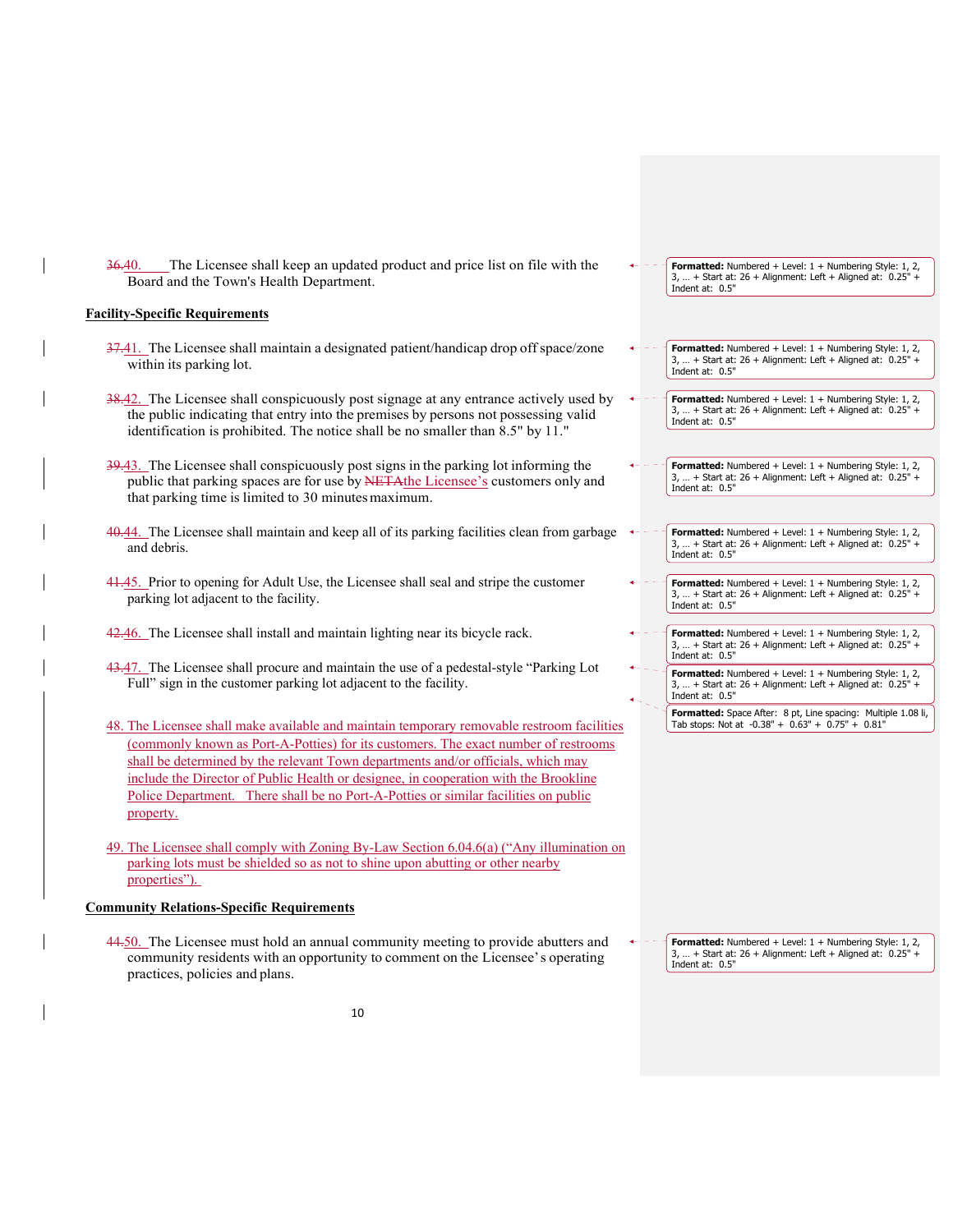- (a) Community meetings shall be advertised in the Brookline local newspaper between two (2) and four (4) weeks in advance of the meeting and announced on the Licensee's website beginning at least four (4) weeks in advance of the meeting and through the date of the meeting.
- (b) The Licensee shall promptly notify the Town Administrator of community meetings and supply a copy of the Brookline local newspaper advertisement.
- (c) The Licensee shall notify all Town Meeting members of community meetings two (2) to three (3) weeks in advance of the meeting.
- (d) As part of the Town's annual license renewal process, the Licensee shall submit a report outlining the number of attendees, a summary of comments received, and proposed responses and plans to address comments.

### **Access to Information and Required Notifications and Submissions**

- 45.51. The Licensee shall cooperate and comply with requests for information made by the Select Board and its agents.
- 52. The Licensee shall cooperate with reasonable requests for information from and meetings with the Town's Community Impact Coordinator. The Licensee shall cooperate with the Coordinator's reasonable efforts to establish a regular schedule of check-ins to ensure timely discussion of issues and quick response to concerns. The Licensee shall also cooperate and engage, as reasonably requested, with the Cannabis Mitigation Advisory Committee.
- 46.53. Within twenty-four (24) hours of receipt of notice of it, the Licensee shall: (a) file with the Town Administrator, Director of Public Health and the Building Commissioner any summary cease and desist order, cease and desist order, quarantine order, suspension order, revocation order, order limiting sales, deficiency statement, plan of correction, notice of a hearing, notice of any other administrative process or legal action, denial of a Certificate of Registration, denial of a renewal of a Certificate of Registration, or final action issued by a state or federal agency (including, but not limited to, the CCC and/or DPH) regarding the Licensee or the Licensee's Certificate of Registration;
	- (b) inform the Town Administrator if any of the Licensee's State agent registrations is revoked, if a renewal application for a State agent registration is denied, or if the agent is subject to any pending administrative process or legal action; and
	- (c) Inform the Town Administrator of receipt of notice of any federal enforcement action against or investigation of the Licensee.

47.54. Within fourteen (14) days of submission to the CCC and/or DPH, the Licensee shall provide to the Select Board a copy of its application to the CCC and/or DPH for an original or renewed CCC or DPH license, with personal information such as birth dates, social security numbers (including last 4 digits), financial/bank account numbers, driver's license numbers and criminal offender record information (CORI), and personal addresses, telephone numbers and email addresses redacted. Copies of such applications

**Formatted:** Numbered + Level: 1 + Numbering Style: 1, 2,  $...$  + Start at: 26 + Alignment: Left + Aligned at:  $0.25"$ Indent at: 0.5"

**Formatted:** Indent: Left: 0.5"

**Formatted:** Numbered + Level: 1 + Numbering Style: 1, 2, 3, … + Start at: 26 + Alignment: Left + Aligned at: 0.25" + Indent at: 0.5"

**Formatted:** Numbered + Level: 1 + Numbering Style: 1, 2, 3, ... + Start at:  $26 +$  Alignment: Left + Aligned at:  $0.25'$ Indent at: 0.5"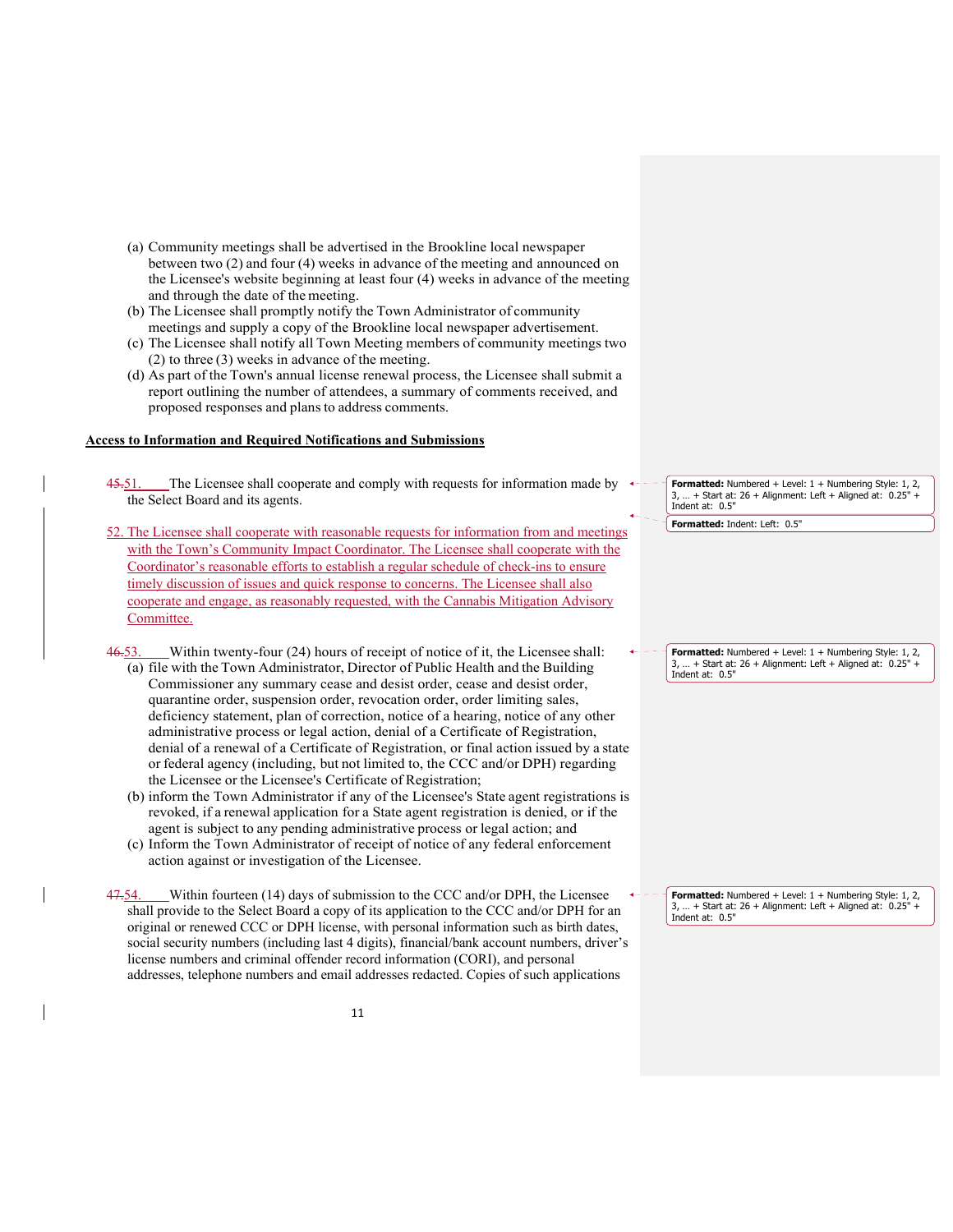| may be disclosed in accordance with the provisions of the Public Records law. The<br>Company may identify information within such documents that has not been redacted<br>that it believes is non-public record information, for the Town's consideration.<br>The Licensee shall promptly provide prior written notice to the Town<br><del>48.</del> 55.<br>Formatted: Numbered + Level: 1 + Numbering Style: 1, 2,<br>3,  + Start at: 26 + Alignment: Left + Aligned at: 0.25" +<br>Administrator of its intent to cease accepting a form of electronic payment (e.g., credit or<br>Indent at: 0.5"<br>debit card).<br>The Company shall provide the Town Administrator, Chief of Police, Fire Chief, $\leftarrow$<br><del>49.</del> 56.<br>Formatted: Numbered + Level: 1 + Numbering Style: 1, 2,<br>3,  + Start at: 26 + Alignment: Left + Aligned at: 0.25" +<br>Health Director, Planning Director, and Building Commissioner with an up-to-date list of<br>Indent at: 0.5"<br>the names, 24-hour telephone numbers and email addresses of all Executive Management<br>Team Members, Managers, Alternate Managers, and key holders of the Premises to<br>whom the Town may communicate if necessary during business hours and after business<br>hours.<br>_Executive Management Team Members, Managers and Alternate Managers shall $\leftarrow$<br><del>50.</del> 57.<br>Formatted: Numbered + Level: 1 + Numbering Style: 1, 2,<br>3,  + Start at: 26 + Alignment: Left + Aligned at: 0.25" +<br>respond within twenty-four (24) hours of contact by a Town staff member. The<br>Indent at: 0.5"<br>Company agrees to appear before the Select Board and/or to communicate with Town<br>staff if requested to do so.<br>The Licensee shall maintain on the Premises in a readily-accessible location one<br><del>51.</del> 58.<br>Formatted: Numbered + Level: 1 + Numbering Style: 1, 2,<br>3,  + Start at: 26 + Alignment: Left + Aligned at: 0.25" +<br>or more binders containing (a) all operating policies and procedures required by 935<br>Indent at: 0.5"<br>CMR 500 and 105 CMR 725, (b) an up-to-date list of all products sold by the Licensee<br>through the Establishment's operations, including the strains and forms in which<br>marijuana and marijuana products are sold, along with prices charged, (c) the Licensee's<br>entire application for an original CCC and/or DPH license in connection with the<br>Establishment and any application for a Town Select Board license, in addition to<br>renewal applications for such licenses, if dating within the past five (5) years; (d) a Town<br>Health Department-approved pest control and a rubbish and litter plan, (e) a copy of the<br>Registration Cards for the Establishment's Agents staffing, or supervising staff, of the<br>Establishment, and (f) proof of a general liability insurance policy or escrow account as<br>required by 935 CMR 500 and/or 105 CMR 725. Upon the request of the Select Board or<br>its agent, the licensee shall make the binder(s) available for inspection.<br>The Licensee will cooperate with a pre-operational inspection by the Inspectional $\triangleleft$<br><del>52.</del> 59.<br><b>Formatted:</b> Numbered + Level: $1 +$ Numbering Style: 1, 2, |
|--------------------------------------------------------------------------------------------------------------------------------------------------------------------------------------------------------------------------------------------------------------------------------------------------------------------------------------------------------------------------------------------------------------------------------------------------------------------------------------------------------------------------------------------------------------------------------------------------------------------------------------------------------------------------------------------------------------------------------------------------------------------------------------------------------------------------------------------------------------------------------------------------------------------------------------------------------------------------------------------------------------------------------------------------------------------------------------------------------------------------------------------------------------------------------------------------------------------------------------------------------------------------------------------------------------------------------------------------------------------------------------------------------------------------------------------------------------------------------------------------------------------------------------------------------------------------------------------------------------------------------------------------------------------------------------------------------------------------------------------------------------------------------------------------------------------------------------------------------------------------------------------------------------------------------------------------------------------------------------------------------------------------------------------------------------------------------------------------------------------------------------------------------------------------------------------------------------------------------------------------------------------------------------------------------------------------------------------------------------------------------------------------------------------------------------------------------------------------------------------------------------------------------------------------------------------------------------------------------------------------------------------------------------------------------------------------------------------------------------------------------------------------------------------------------------------------------------------------------------------------------------------------------------------------------------------------------------------------------------------------------------------------------------------------------------------------------------------------------------------------------------------------------------------------------------------------------------------------------------------------------------------------------------|
|                                                                                                                                                                                                                                                                                                                                                                                                                                                                                                                                                                                                                                                                                                                                                                                                                                                                                                                                                                                                                                                                                                                                                                                                                                                                                                                                                                                                                                                                                                                                                                                                                                                                                                                                                                                                                                                                                                                                                                                                                                                                                                                                                                                                                                                                                                                                                                                                                                                                                                                                                                                                                                                                                                                                                                                                                                                                                                                                                                                                                                                                                                                                                                                                                                                                                      |
|                                                                                                                                                                                                                                                                                                                                                                                                                                                                                                                                                                                                                                                                                                                                                                                                                                                                                                                                                                                                                                                                                                                                                                                                                                                                                                                                                                                                                                                                                                                                                                                                                                                                                                                                                                                                                                                                                                                                                                                                                                                                                                                                                                                                                                                                                                                                                                                                                                                                                                                                                                                                                                                                                                                                                                                                                                                                                                                                                                                                                                                                                                                                                                                                                                                                                      |
|                                                                                                                                                                                                                                                                                                                                                                                                                                                                                                                                                                                                                                                                                                                                                                                                                                                                                                                                                                                                                                                                                                                                                                                                                                                                                                                                                                                                                                                                                                                                                                                                                                                                                                                                                                                                                                                                                                                                                                                                                                                                                                                                                                                                                                                                                                                                                                                                                                                                                                                                                                                                                                                                                                                                                                                                                                                                                                                                                                                                                                                                                                                                                                                                                                                                                      |
|                                                                                                                                                                                                                                                                                                                                                                                                                                                                                                                                                                                                                                                                                                                                                                                                                                                                                                                                                                                                                                                                                                                                                                                                                                                                                                                                                                                                                                                                                                                                                                                                                                                                                                                                                                                                                                                                                                                                                                                                                                                                                                                                                                                                                                                                                                                                                                                                                                                                                                                                                                                                                                                                                                                                                                                                                                                                                                                                                                                                                                                                                                                                                                                                                                                                                      |
|                                                                                                                                                                                                                                                                                                                                                                                                                                                                                                                                                                                                                                                                                                                                                                                                                                                                                                                                                                                                                                                                                                                                                                                                                                                                                                                                                                                                                                                                                                                                                                                                                                                                                                                                                                                                                                                                                                                                                                                                                                                                                                                                                                                                                                                                                                                                                                                                                                                                                                                                                                                                                                                                                                                                                                                                                                                                                                                                                                                                                                                                                                                                                                                                                                                                                      |
| 3,  + Start at: 26 + Alignment: Left + Aligned at: 0.25" +<br>Departments prior to commencing recreational marijuana and recreational marijuana<br>Indent at: 0.5"<br>product sales.                                                                                                                                                                                                                                                                                                                                                                                                                                                                                                                                                                                                                                                                                                                                                                                                                                                                                                                                                                                                                                                                                                                                                                                                                                                                                                                                                                                                                                                                                                                                                                                                                                                                                                                                                                                                                                                                                                                                                                                                                                                                                                                                                                                                                                                                                                                                                                                                                                                                                                                                                                                                                                                                                                                                                                                                                                                                                                                                                                                                                                                                                                 |
| 53.60.<br>The Licensee shall submit requested data and reports to the Board and its<br><b>Formatted:</b> Numbered + Level: $1 +$ Numbering Style: 1, 2,<br>$3,  +$ Start at: 26 + Alignment: Left + Aligned at: 0.25" +<br>agents in the form and manner that they may determine. The Licensee may identify<br>Indent at: 0.5"<br>information within such documents that it believes is non-public record, for the<br>Town's consideration. These submissions shall include, as part of the annual Town<br>Hierase-renewal process, an annuala report the accuracy and completeness of which is<br>attested to under penalties of perjury detailing information that shall include:<br>Names and 24-hour site contact information for all Executive<br>i.<br>Management Team members, Managers and Alternate Managers;                                                                                                                                                                                                                                                                                                                                                                                                                                                                                                                                                                                                                                                                                                                                                                                                                                                                                                                                                                                                                                                                                                                                                                                                                                                                                                                                                                                                                                                                                                                                                                                                                                                                                                                                                                                                                                                                                                                                                                                                                                                                                                                                                                                                                                                                                                                                                                                                                                                               |
| 12                                                                                                                                                                                                                                                                                                                                                                                                                                                                                                                                                                                                                                                                                                                                                                                                                                                                                                                                                                                                                                                                                                                                                                                                                                                                                                                                                                                                                                                                                                                                                                                                                                                                                                                                                                                                                                                                                                                                                                                                                                                                                                                                                                                                                                                                                                                                                                                                                                                                                                                                                                                                                                                                                                                                                                                                                                                                                                                                                                                                                                                                                                                                                                                                                                                                                   |

 $\overline{\phantom{a}}$ 

 $\mathbf{I}$ 

 $\overline{\phantom{a}}$ 

 $\mathbf{l}$ 

 $\overline{\phantom{a}}$ 

 $\mathbf{I}$